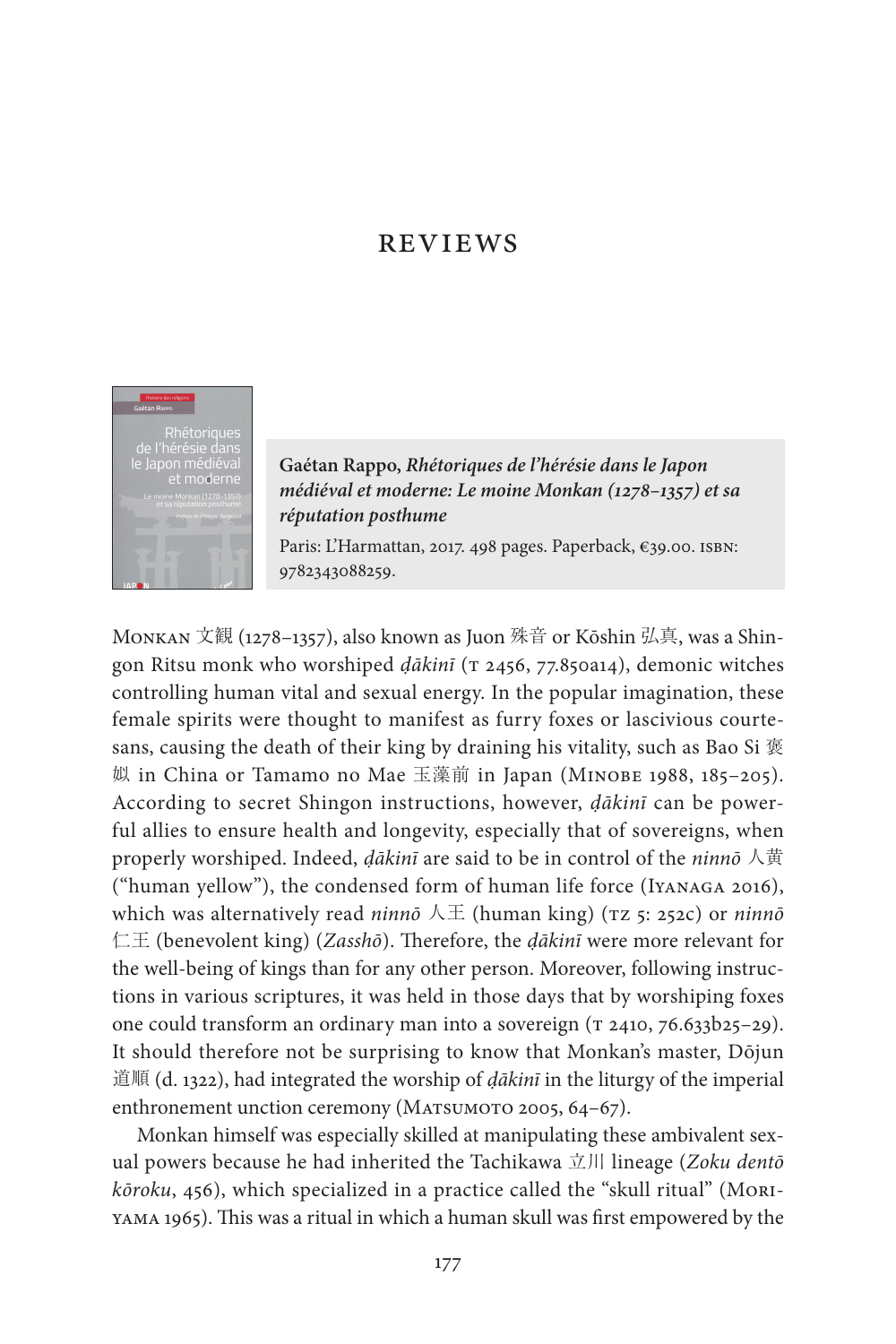magical effect of aphrodisiac frankincense fumes and one-hundred-and-twenty layers of a mix of semen and menstrual blood—implying that one had to do the "act" far more than one hundred and twenty times. Then, the skull was embellished to look almost exactly as the white-faced *onna* 女 (woman) mask of Noh theater, with silver-colored teeth, narrow deep-penetrating eyes, and thin red lips. After carefully keeping the female head warm and nourished for seven years, a practice said to be a type of *ḍākinī* ritual, it would eventually, in the eighth year, commence talking to the practitioner, instructing him into the secrets of the world while fulfilling all his desires. Monkan, empowered by this female spirit—who is, moreover, the manifestation of the celebrated dragon maiden of the *Lotus Sūtra*—did not falter in cursing the military government in Kamakura for four years while praying for the safe "pregnancy" of an imperial consort and felt no fear in donning armor to face hard-boiled samurai warriors when necessary (*Taiheiki*).

The emperor to whom Monkan dedicated his exceptional magical talents, Go Daigo 後醍醐 (1288–1339), likewise did not belong to the meek and faint-hearted. Supported by a mob (*akutō* 悪党) of low-life samurai and outcasts called *hinin* 非人 (nonhumans), this emperor plotted to overthrow the Kamakura Bakufu and eventually succeeded (albeit only temporarily). Monkan, relying on his position as the *primus inter pares* within the esoteric Buddhist establishment, created hundreds of sacred writings and manipulated Shingon doctrines to illustrate that Go Daigo is the reincarnation of the founder of Shingon, Kūkai 空海 (774–835), as well as the embodiment of Kongōsatta 金剛薩埵, the bodhisattva who rediscovered the secrets of esoteric Buddhism from the Iron Tower in India. Monkan and Go Daigo were not alone in believing these thoughts, since the former is said to have had more than two hundred disciples.

The "Monkan" in the above description, to clarify to the inadvertent reader, probably never existed. Yet, if one were to uncritically assemble data on his person and on the subjects he is said to have been acquainted with (such as *ḍākinī* and Tachikawa) from existing sources—such as the *Hōkyōshō*, *Kakuzenshō*, *Zoku dentō kōroku*, *Taiheiki*, and so on—and see this data through the lens of beliefs current in the religious culture of that time, one would easily conclude that this kind of sensational description were true. This constructed image, or "memory," of Monkan appeals to the imagination and turns him into a "wicked monk" (*yōsō* 妖僧), the "Rasputin" of Japan, whose charismatic mastery of esoteric magic and sexual energy made him one of the most influential characters of his time. That time, the fourteenth century, was one of great and fundamental changes, sometimes defined in scholarship as the true transition from the classical age to the medieval period in Japan.

Until recently, the above description of Monkan would probably not have been considered that remarkable. In fact, a swathe of premodern and modern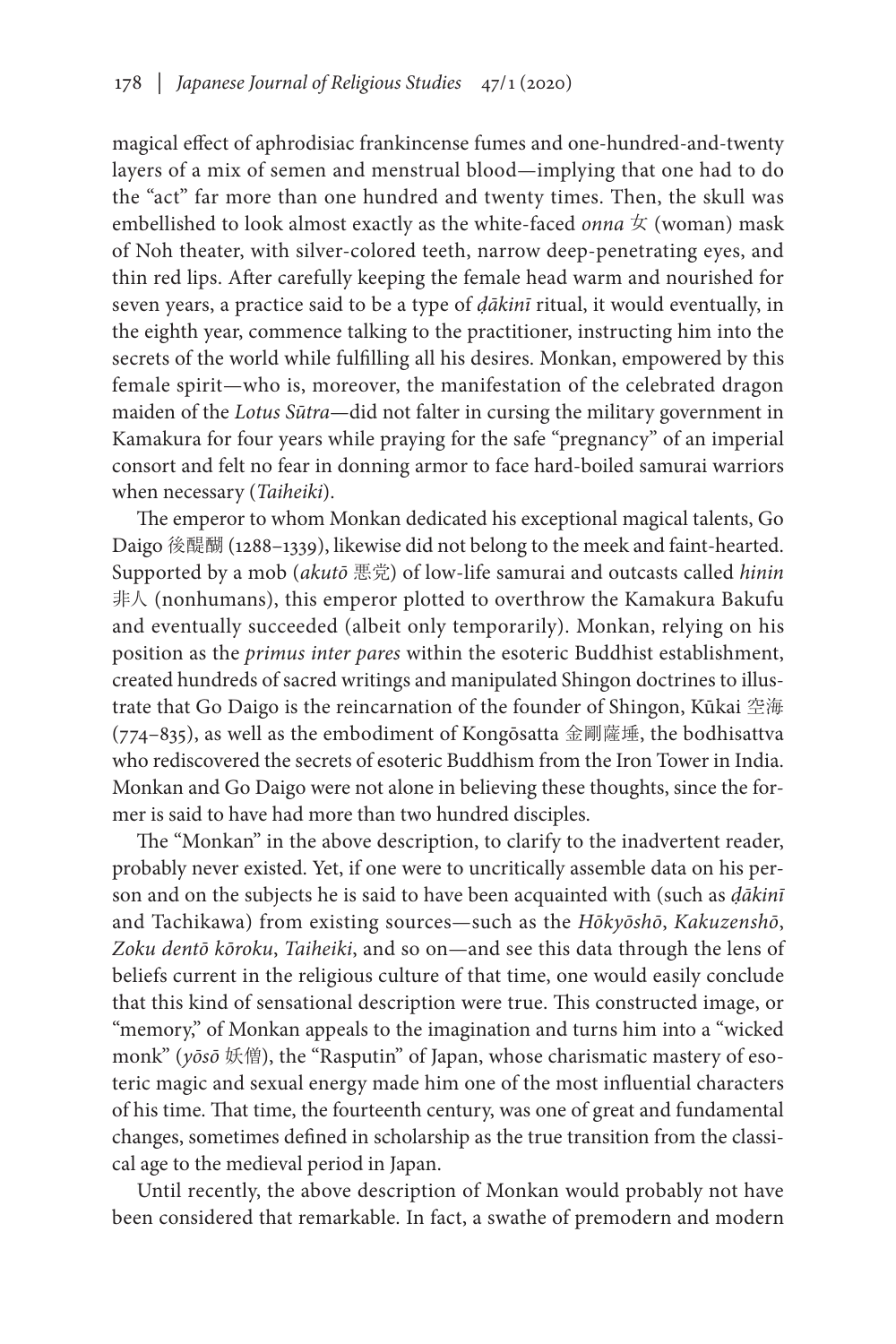works, from Yūkai's 宥快 (1345–1416) *Hōkyōshō* and Yūhō's 祐宝 (1656–1727) *Zoku dentō kōroku* to the books of Mizuhara (1968), Moriyama (1965), and Amino (1986), to name the most salient examples, have done nothing but perpetuate such an image of this monk. Rather than studying Monkan objectively, it seems these authors were more driven by their own personal agendas and predilections and, perhaps, also a fascination with that alluring concept that is the combination of sex, death, and power.

Recent critical studies on Monkan, the Tachikawa lineage, and fourteenthcentury Japan have done much to demystify Monkan's image and place his life in a more objective historical context (Iyanaga 2004; Abe 2013; Conlan 2011; Quinter 2015). Special credit is due here to Iyanaga Nobumi, whose insights regarding distinctions between the skull ritual and the Tachikawa lineage have truly been groundbreaking in this area. And now Gaétan Rappo's critical study of Monkan's life, *Rhétoriques de l'hérésie dans le Japon médiéval et moderne*, can be added to the list of new outstanding scholarly achievements that have been produced in the wake of Iyanaga's discoveries.

Besides providing a beacon through the swamp of hagiographical fantasies and unfounded judgments surrounding Monkan, Rappo's book also gives insight into the processes, running from premodern to modern times, which led to Monkan being characterized as a monk who espoused heretical views. The purpose of the study, as the author himself underscores, is not to reinstate Monkan's reputation but to analyze the trappings of historiography and of the study of "heresy," a notion that is always enmeshed with prejudices of given time and place. In doing so, Rappo has produced not only a polished image of Monkan, whose life and achievements still stand out as quite extraordinary even after the removal of all posterior unfounded accruements, but he also illustrates that the notion of "heresy" in a medieval Japanese context has to be clearly distinguished from that in the West, despite showing a number of apparent similarities.

Although focusing on this important Shingon Ritsu monk, the book is also a profound study of Shingon history and doctrine. The work is the first volume in a two-volume project—the second volume is currently being edited—which will highlight Monkan's extensive esoteric Buddhist doctrinal system. Traditionally, due to an uncritical reading of the sources smearing his name, scholars at best simply ignored Monkan, or at worst denigrated him as a wicked character involved in black magic and aberrant sexual practices. It hardly occurred to previous scholars that Monkan had, in fact, been one of the most important figures in the development of orthodox Shingon doctrine.

In some broad explanations of Shingon it is sometimes stated that its doctrine did not change significantly until the emergence of Kakuban 覚鑁 (1095–1144), the founder of the Shingi 新義 branch of the school, after which few doctrinal developments have ensued. This view is, of course, oversimplified, as multiple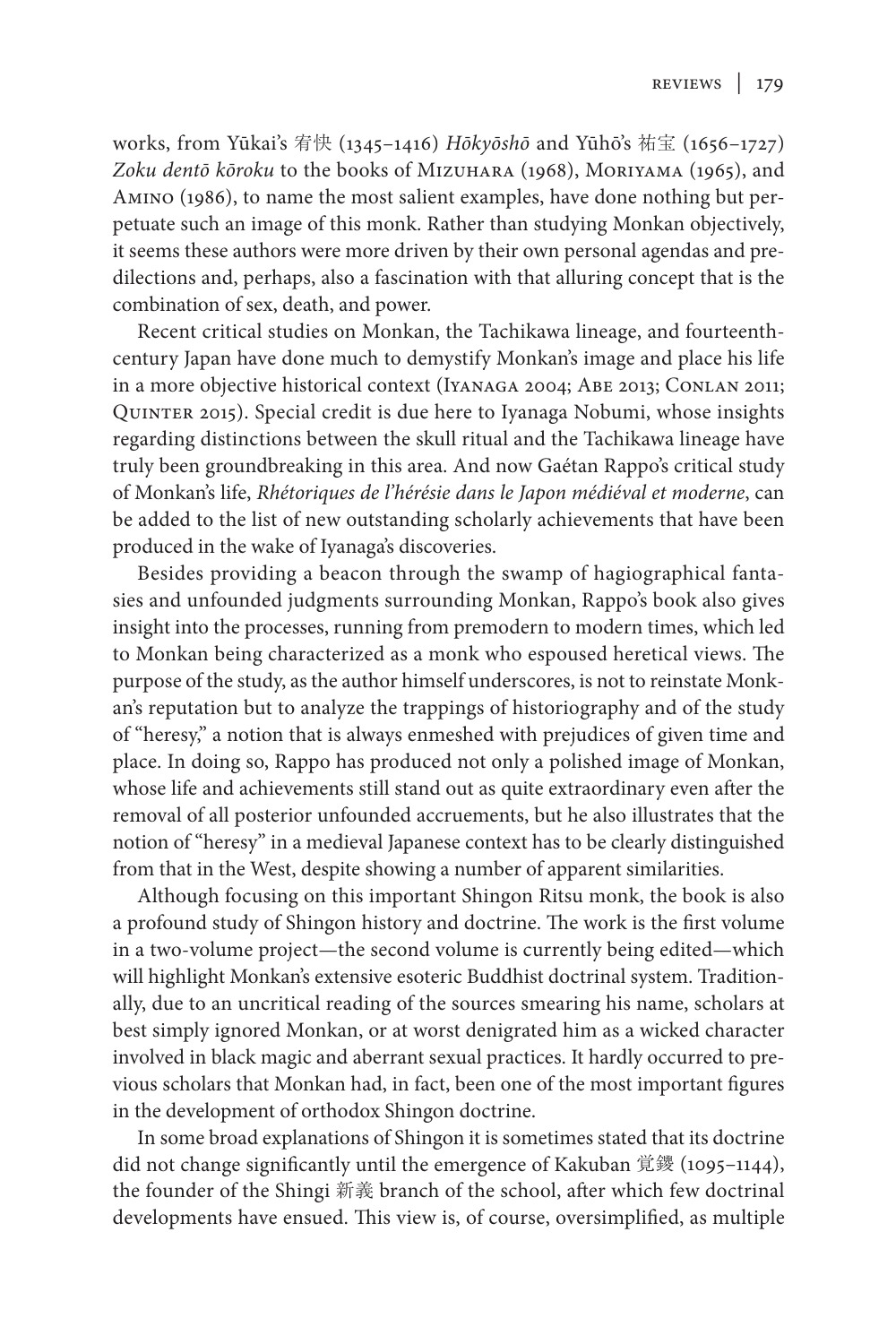important changes did occur in Shingon's intricate esoteric system. Owing to the work of Abe Yasurō, it has become clear that Monkan had been a prolific writer and a creative systematizer of Shingon thought. His texts, the full scope of which has just begun to be reconstituted and analyzed, may, in fact, be regarded as the crown of medieval Shingon esotericism. Indeed, after Monkan it is hard to pinpoint a Shingon monk who had an equal impact on doctrinal matters, except perhaps Yūkai, Monkan's fiercest critic. Rappo's study builds on these achievements and the result is a work that, together with the second volume, will serve as an important basis for any researcher interested in the history of medieval Shingon Buddhism.

Rappo's book, while sweeping away many uncertainties about Monkan's life and achievements, also gives rise to new questions, which is of course one of the book's merits. Indeed, having a clearer and more objective picture of Monkan now enables the future researcher to make better assessments of his place in the history of Shingon. Rappo's study unveils a Monkan who had been instrumental in furthering Go Daigo's project, initiated by his father, Go Uda 後宇多 (1267–1324), to bring a fragmented Shingon under tighter imperial control. In this process, Monkan, who had inherited the teachings of one of the Ono lineages based at Daigoji 醍醐寺, reworked various Shingon doctrines and beliefs to enhance the legitimacy of Go Daigo's Southern court. At the same time, Kenshun 賢俊 (1299–1357), head of a rival Ono lineage at Daigoji, served the Ashikagacontrolled Northern court with his own version of esoteric Buddhist secrets. This quite complex historical situation has recently been investigated by Thomas CONLAN (2011), who defined the fourteenth century as an "age of ritual determinism": that is, an era in which ritual knowledge, especially of Shingon, was the decisive element behind the legitimation of power.

An important question in need of investigation in this regard, as Brian Ruppert (2013) has suggested in his review of Conlan's book, is to what extent the situation of Shingon ritualism in the fourteenth century had been "different" from previous ages. Indeed, already at the end of the eleventh century Shingon Buddhism had become deeply involved with the legitimation of imperial power. Emperor Shirakawa 白河 (1053-1129) did much to unify the school under the imperial banner by placing the figure of the *omuro* 御室 (abbot of imperial descent) of Ninnaji 仁和寺 at the head of Shingon (Yokouchi 2008, 19–61). After Shirakawa, the *omuro* would be further promoted to the position of *sōhōmu* 総法務, the head administrator of the office of monastic affairs, thus *de facto* becoming the head of the entire Buddhist establishment. Interestingly enough, while recognizing Ninnaji's superior position, Shirakawa had personally entrusted an Ono-branch monk trained at Daigoji named Hanjun 範俊 (1038– 1112), an act that was replicated by Go Uda and Go Daigo two centuries later. A major difference is that there is no indication that before Go Uda an emperor had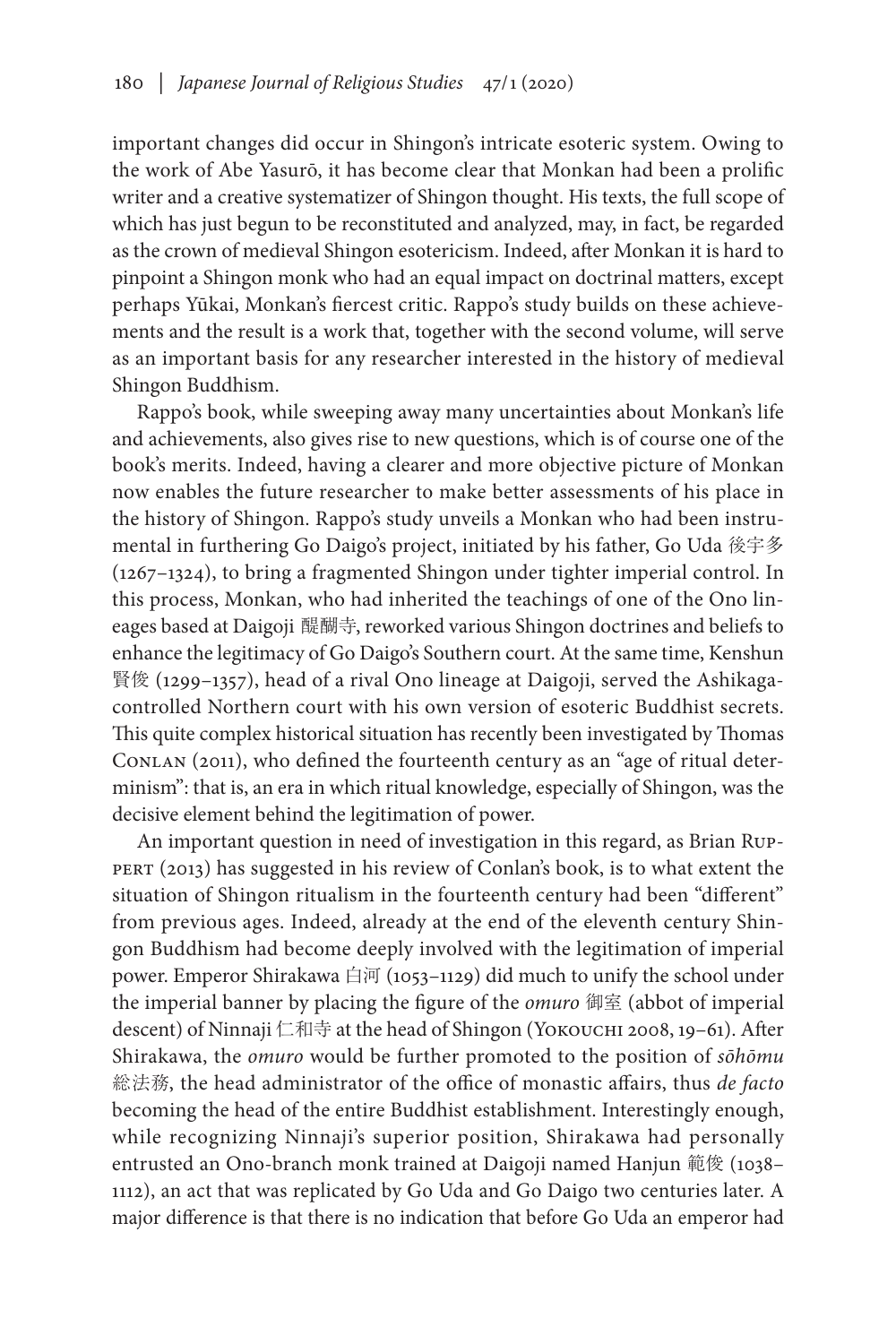been initiated into Shingon or performed esoteric rites. Nonetheless, there are many points in common between the twelfth and fourteenth centuries in terms of Shingon's connections to imperial power. Therefore, it remains to be investigated how exactly the Shingon doctrines and rituals promoted by such monks as Monkan and Kenshun differed in terms of content and function from earlier ages. There is still much work to be done to clarify Shingon development from the late eleventh to the fourteenth century. Rappo's study of Monkan proves to be crucial in dealing with such pivotal historical issues.

### **REFERENCES**

### **ABBREVIATIONS**

- t *Taishō shinshū daizōkyō* 大正新修大蔵経. 85 vols. Takakusu Junjirō 高楠順次郎 and Watanabe Kaigyoku 渡辺海旭, eds. Tokyo: Taishō Issaikyō Kankōkai, 1924–1932.
- tz *Taishō shinshū daizōkyō zuzō* 大正新修大蔵経図像. 12 vols. Takakusu Junjirō and Ono Genmyō 小野玄妙, eds. Tokyo: Daizō Shuppan, 1932–1934.

## primary sources

*Hōkyōshō* 宝鏡鈔. Yūkai 宥快 (1345–1416). t 2456, 77.

*Kakuzenshō* 覚禅鈔. Kakuzen 覚禅 (1143–ca. 1213). 116 fascs. tz 4–5.

- *Taiheiki* 太平記. In *Shinpen Nihon koten bungaku zenshū* 新編日本古典文学全集, ed. Hasegawa Tadashi 長谷川端, 54–57. Tokyo: Shōgakkan, 1994–1998.
- *Zasshō* 雑鈔. Manuscript including oral teachings from the Daigoji monk Ikkai 一海 (1116–1179). Kanazawa Bunko Archives, 43.4.
- *Zoku dentō kōroku* 続伝灯広録. Yūhō 祐宝 (1656–1727). In *Zoku Shingonshū zensho* 続真言宗全書 33, 333–487. Kōyachō: Zoku Shingonshū Zensho Kankōkai, 1984.

# secondary sources

- Abe Yasurō 阿部泰郎
	- 2013 *Chūsei Nihon no shūkyō tekisuto taikei* 中世日本の宗教テキスト体系. Nagoya: Nagoya Daigaku Shuppankai.
- Amino Yoshihiko 網野善彦
	- 1986 *Igyō no ōken* 異形の王権. Tokyo: Heibonsha.

# Conlan, Thomas Donald

2011 *From Sovereign to Symbol*: *An Age of Ritual Determinism in Fourteenth-Century Japan*. Oxford and New York: Oxford University Press.